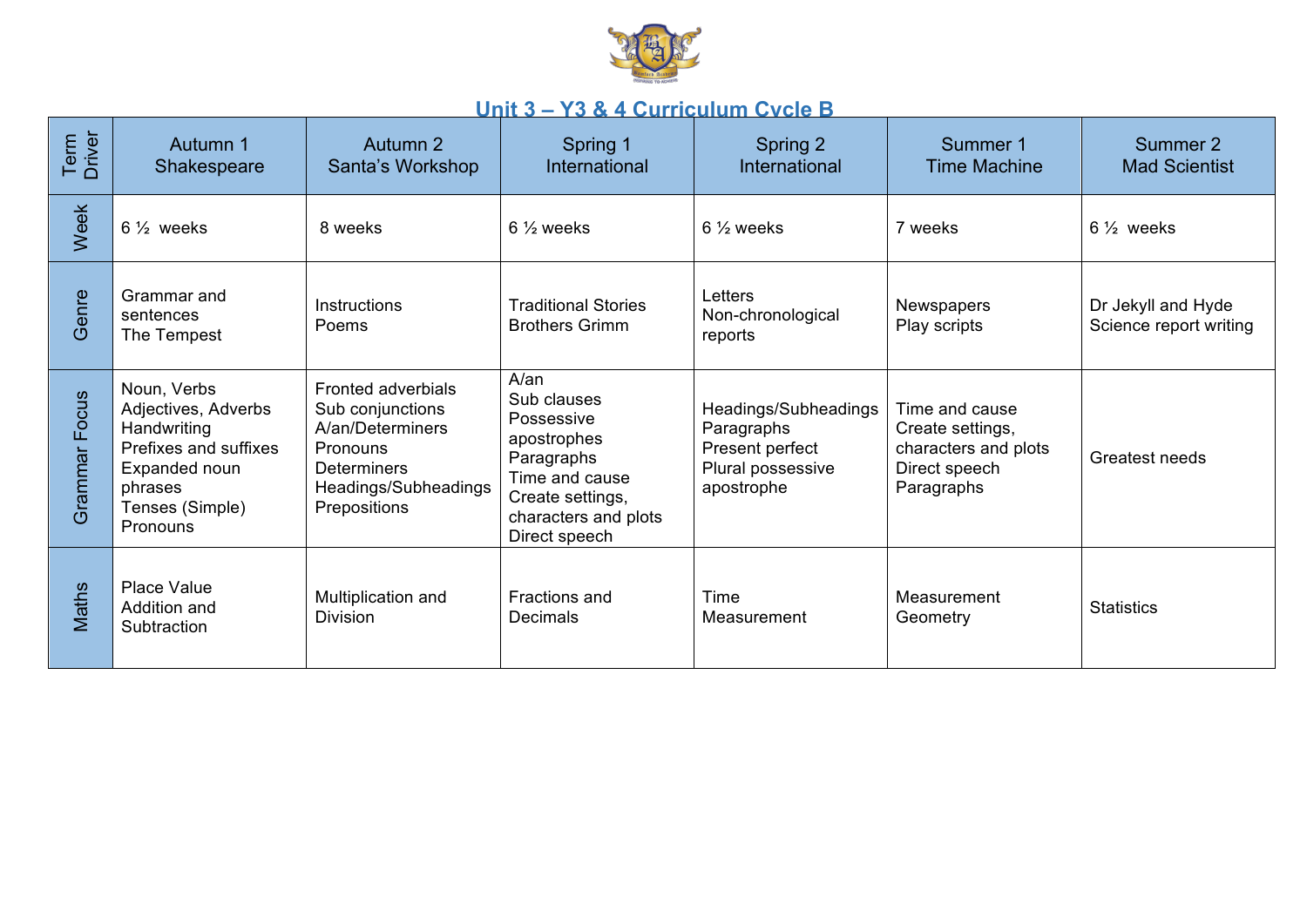

## **Unit 3 – Y3 & 4 Curriculum Cycle B**

| Sound<br>Forces and Magnets<br>All Living Things<br>Rocks<br>Plants<br>• identify how sounds are<br>notice that some forces<br>identify and describe<br>• recognise that living<br>• compare and group<br>made, associating some<br>need contact between<br>the functions of<br>things can be grouped<br>together different kinds<br>of them with something<br>two objects, but magnetic<br>of rocks on the basis of<br>different parts of<br>in different ways<br>vibrating<br>forces can act at a<br>• identify and name a<br>flowering plants: roots,<br>their appearance and<br>• recognise that<br>distance                                                                                                                                                                                                                                                                                                                                                                                                                                                                                                                                                                                                                                                                                                                                                                                                                                                                                                                                                                                                                                                                                                                                                                                                                                                                                                                    | Animals. Including<br><b>Humans</b><br>(Y3) • identify that<br>animals, including                                                                                                                                                                                                                                                                                                                                                                                                                                                                                                                                     |
|-------------------------------------------------------------------------------------------------------------------------------------------------------------------------------------------------------------------------------------------------------------------------------------------------------------------------------------------------------------------------------------------------------------------------------------------------------------------------------------------------------------------------------------------------------------------------------------------------------------------------------------------------------------------------------------------------------------------------------------------------------------------------------------------------------------------------------------------------------------------------------------------------------------------------------------------------------------------------------------------------------------------------------------------------------------------------------------------------------------------------------------------------------------------------------------------------------------------------------------------------------------------------------------------------------------------------------------------------------------------------------------------------------------------------------------------------------------------------------------------------------------------------------------------------------------------------------------------------------------------------------------------------------------------------------------------------------------------------------------------------------------------------------------------------------------------------------------------------------------------------------------------------------------------------------------|-----------------------------------------------------------------------------------------------------------------------------------------------------------------------------------------------------------------------------------------------------------------------------------------------------------------------------------------------------------------------------------------------------------------------------------------------------------------------------------------------------------------------------------------------------------------------------------------------------------------------|
|                                                                                                                                                                                                                                                                                                                                                                                                                                                                                                                                                                                                                                                                                                                                                                                                                                                                                                                                                                                                                                                                                                                                                                                                                                                                                                                                                                                                                                                                                                                                                                                                                                                                                                                                                                                                                                                                                                                                     |                                                                                                                                                                                                                                                                                                                                                                                                                                                                                                                                                                                                                       |
| variety of living things<br>stem, leaves and<br>simple physical<br>vibrations from sounds<br>• observe how magnets<br>(plants & animals) in<br>flowers<br>properties<br>travel through a medium<br>attract or repel each<br>• explore the<br>the local and wider<br>• describe in simple<br>to the ear<br>other and attract some<br>requirements of plants<br>terms how fossils are<br>environment, using<br>• find patterns between<br>materials and not others<br>for life and growth (air,<br>classification keys to<br>formed when things<br>the pitch of a sound and<br>• compare and group<br>that have lived are<br>light, water, nutrients<br>assign them to groups<br>features of the object that<br>together a variety of<br>produced it<br>everyday materials on<br>from soil, and room to<br>• recognise that<br>trapped within rock<br>• find patterns between<br>the basis of whether they<br>grow) and how they<br>environments can<br>• recognise that soils<br>the volume of a sound<br>are attracted to a<br>are made from rocks<br>vary from plant to plant<br>change and that this<br>cience<br>and the strength of the<br>magnet, and identify<br>• investigate the way in<br>can sometimes pose<br>and organic matter<br>vibrations that produced<br>some magnetic materials<br>which water is<br>dangers to living things<br>• describe magnets as<br>ທັ<br>Regular people who<br>transported within<br>• recognise that sounds<br>having two poles<br>Famous Scientist-<br>discovered fossils<br>plants<br>get fainter as the<br>• predict whether two<br>• explore the part that<br>Darwin<br>distance from the sound<br>magnets will attract or<br>flowers play in the life<br>repel each other,<br>source increases.<br>cycle of flowering<br>depending on which<br>poles are facing<br>plants, including<br>Famous Scientist-<br>pollination, seed<br>Faraday/ Henry<br>formation and seed<br>dispersal | humans, need the right<br>types and amount of<br>nutrition, and that they<br>cannot make their own<br>food; they get nutrition<br>from what they eat<br>• identify that humans<br>and some animals<br>have skeletons and<br>muscles for support,<br>protection and<br>movement<br>$(Y4)$ • describe the<br>simple functions of the<br>basic parts of the<br>digestive system in<br>humans<br>• identify the different<br>types of teeth in<br>humans and their<br>simple functions<br>• construct and<br>interpret a variety of<br>food chains, identifying<br>producers, predators<br>and prey<br>David Attenborough |